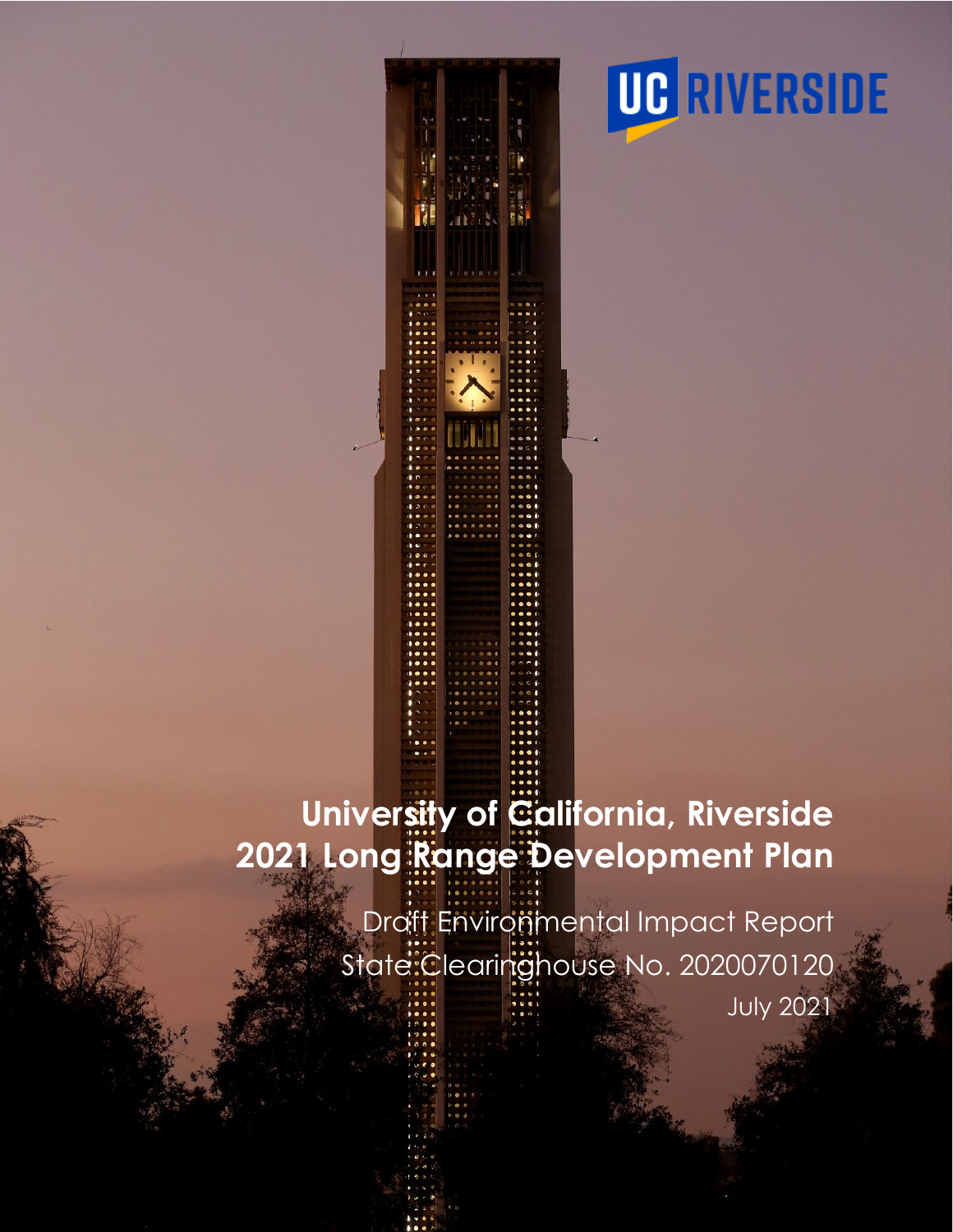## **University of California, Riverside 2021 Long Range Development Plan**

Draft Environmental Impact Report State Clearinghouse No. 2020070120

> *prepared for* **University of California, Riverside** Stephanie Tang, Campus Environmental Planner Planning, Design & Construction 1223 University Avenue, Suite 240 Riverside, California 92507

*prepared with the assistance of* **Rincon Consultants, Inc.** Sally Schifman, Consultant Project Manager 1980 Orange Tree Lane, Suite 105 Redlands, California 92374

**July 2021**

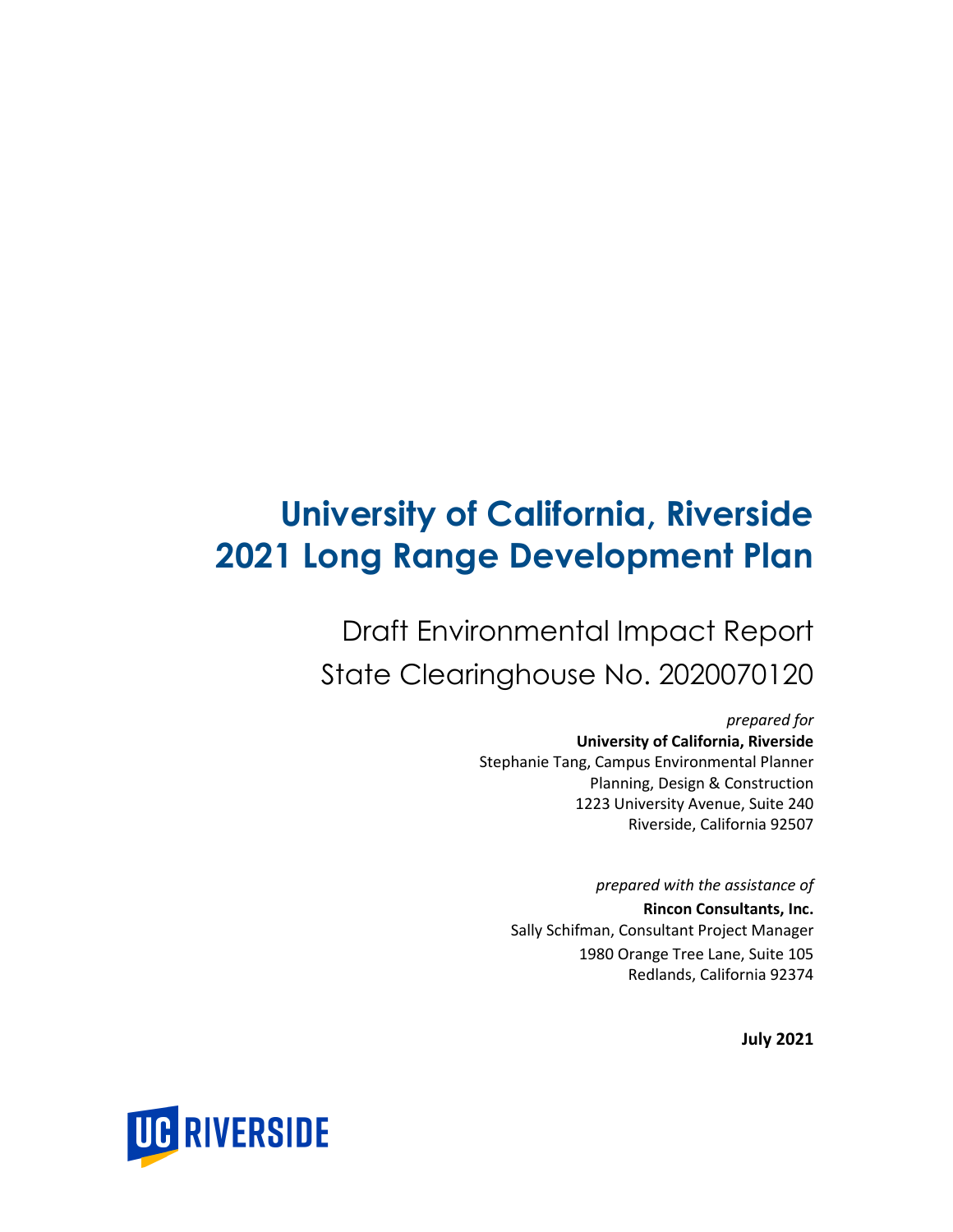### **Table of Contents**

| $\mathbf{1}$   |     |       |                                                             |  |
|----------------|-----|-------|-------------------------------------------------------------|--|
|                | 1.1 |       |                                                             |  |
|                | 1.2 |       |                                                             |  |
|                | 1.3 |       |                                                             |  |
|                | 1.4 |       |                                                             |  |
|                | 1.5 |       |                                                             |  |
|                | 1.6 |       |                                                             |  |
|                |     |       |                                                             |  |
| $\overline{2}$ |     |       |                                                             |  |
|                | 2.1 |       |                                                             |  |
|                | 2.2 |       |                                                             |  |
|                | 2.3 |       |                                                             |  |
|                |     | 2.3.1 |                                                             |  |
|                |     | 2.3.2 |                                                             |  |
|                |     | 2.3.3 | Facility Growth, Location, and Redevelopment/Demolition 2-4 |  |
|                |     | 2.3.4 | Proposed 2021 LRDP Campus Land Use Designations  2-6        |  |
|                |     | 2.3.5 |                                                             |  |
|                |     | 2.3.6 |                                                             |  |
|                |     | 2.3.7 |                                                             |  |
|                |     | 2.3.8 |                                                             |  |
|                | 2.4 |       |                                                             |  |
|                |     | 2.4.1 |                                                             |  |
|                |     | 2.4.2 |                                                             |  |
|                |     | 2.4.3 |                                                             |  |
|                |     | 2.4.4 |                                                             |  |
|                |     | 2.4.5 |                                                             |  |
|                | 2.5 |       |                                                             |  |
| 3              |     |       |                                                             |  |
|                | 3.1 |       |                                                             |  |
|                | 3.2 |       |                                                             |  |
|                |     | 3.2.1 |                                                             |  |
|                |     | 3.2.2 |                                                             |  |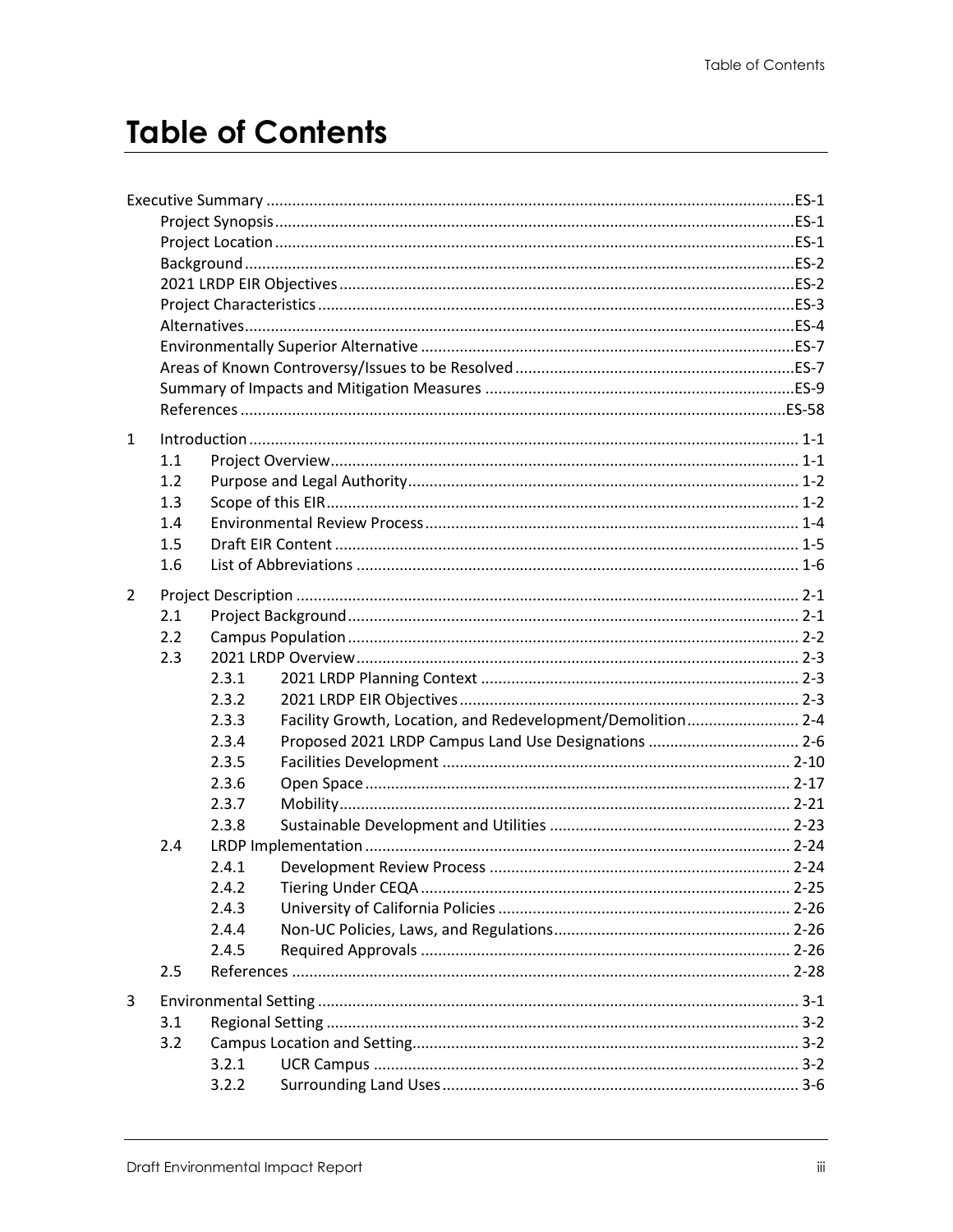|   | 3.3 |       |                                                            |  |
|---|-----|-------|------------------------------------------------------------|--|
|   |     | 3.3.1 |                                                            |  |
|   |     | 3.3.2 |                                                            |  |
|   |     | 3.3.3 | Recreation, Entertainment, and Student Life Facilities 3-8 |  |
|   |     | 3.3.4 |                                                            |  |
|   |     | 3.3.5 |                                                            |  |
|   |     | 3.3.6 |                                                            |  |
|   | 3.4 |       |                                                            |  |
| 4 |     |       |                                                            |  |
|   |     |       |                                                            |  |
|   |     |       |                                                            |  |
|   |     |       |                                                            |  |
|   |     |       |                                                            |  |
|   | 4.1 |       |                                                            |  |
|   |     | 4.1.1 |                                                            |  |
|   |     | 4.1.2 |                                                            |  |
|   |     | 4.1.3 | Environmental Impacts and Mitigation Measures  4.1-42      |  |
|   |     | 4.1.4 |                                                            |  |
|   |     | 4.1.5 |                                                            |  |
|   | 4.2 |       |                                                            |  |
|   |     | 4.2.1 |                                                            |  |
|   |     | 4.2.2 |                                                            |  |
|   |     | 4.2.3 |                                                            |  |
|   |     | 4.2.4 |                                                            |  |
|   |     | 4.2.5 |                                                            |  |
|   | 4.3 |       |                                                            |  |
|   |     | 4.3.1 |                                                            |  |
|   |     | 4.3.2 |                                                            |  |
|   |     | 4.3.3 | Environmental Impacts and Mitigation Measures  4.3-18      |  |
|   |     | 4.3.4 |                                                            |  |
|   |     | 4.3.5 |                                                            |  |
|   | 4.4 |       |                                                            |  |
|   |     | 4.4.1 |                                                            |  |
|   |     | 4.4.2 |                                                            |  |
|   |     | 4.4.3 | Environmental Impacts and Mitigation Measures  4.4-26      |  |
|   |     | 4.4.4 |                                                            |  |
|   |     | 4.4.5 |                                                            |  |
|   | 4.5 |       |                                                            |  |
|   |     | 4.5.1 |                                                            |  |
|   |     | 4.5.2 |                                                            |  |
|   |     | 4.5.3 | Environmental Impacts and Mitigation Measures  4.5-42      |  |
|   |     | 4.5.4 |                                                            |  |
|   |     | 4.5.5 |                                                            |  |
|   | 4.6 |       |                                                            |  |
|   |     | 4.6.1 |                                                            |  |
|   |     | 4.6.2 |                                                            |  |
|   |     | 4.6.3 | Environmental Impacts and Mitigation Measures  4.6-21      |  |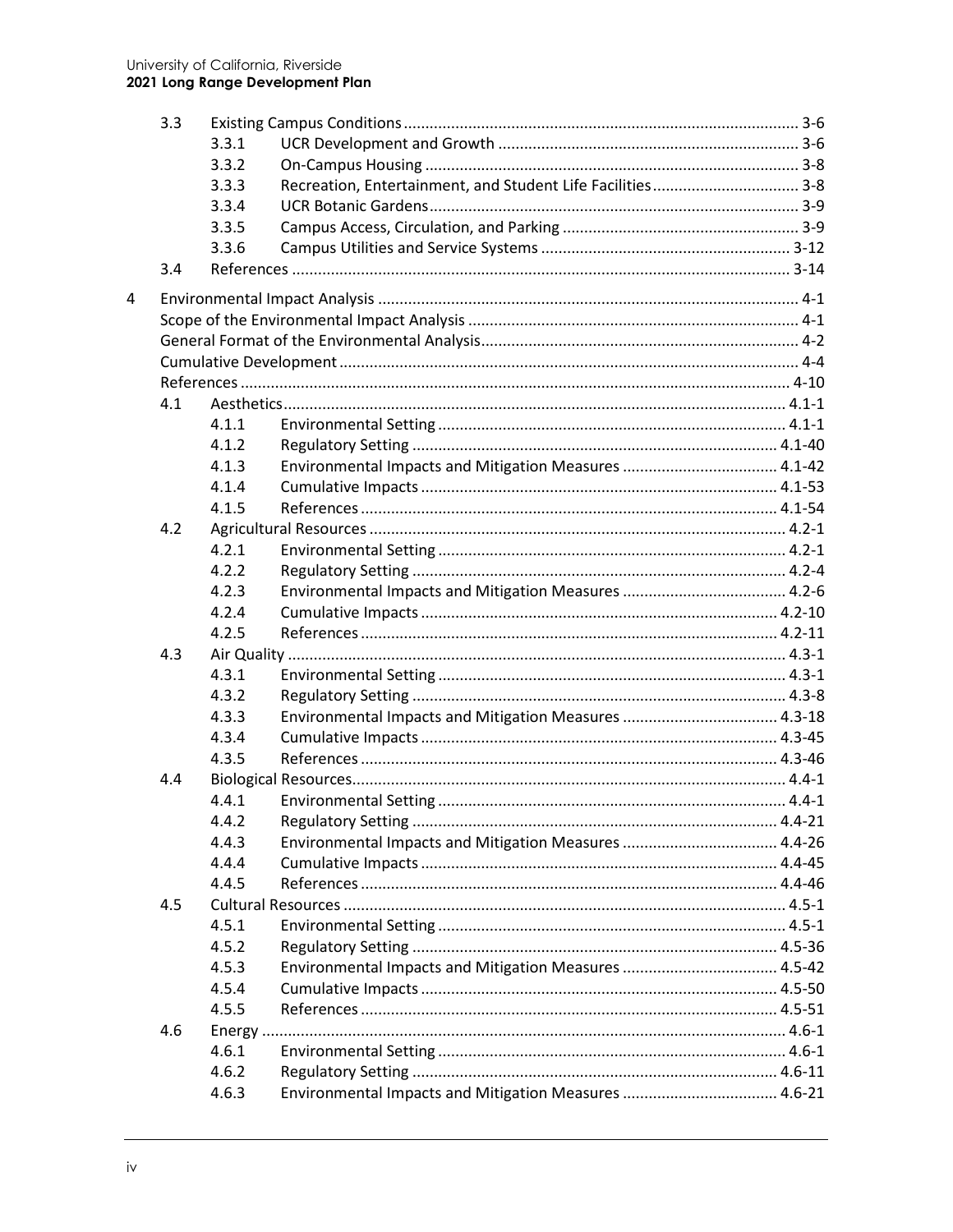|      | 4.6.4  |                                                        |  |
|------|--------|--------------------------------------------------------|--|
|      | 4.6.5  |                                                        |  |
| 4.7  |        |                                                        |  |
|      | 4.7.1  |                                                        |  |
|      | 4.7.2  |                                                        |  |
|      | 4.7.3  | Environmental Impacts and Mitigation Measures  4.7-17  |  |
|      | 4.7.4  |                                                        |  |
|      | 4.7.5  |                                                        |  |
| 4.8  |        |                                                        |  |
|      | 4.8.1  |                                                        |  |
|      | 4.8.2  |                                                        |  |
|      | 4.8.3  | Environmental Impacts and Mitigation Measures  4.8-24  |  |
|      | 4.8.4  |                                                        |  |
|      | 4.8.5  |                                                        |  |
| 4.9  |        |                                                        |  |
|      | 4.9.1  |                                                        |  |
|      | 4.9.2  |                                                        |  |
|      | 4.9.3  | Environmental Impacts and Mitigation Measures  4.9-28  |  |
|      | 4.9.4  |                                                        |  |
|      | 4.9.5  |                                                        |  |
| 4.10 |        |                                                        |  |
|      | 4.10.1 |                                                        |  |
|      | 4.10.2 |                                                        |  |
|      | 4.10.3 | Environmental Impacts and Mitigation Measures  4.10-33 |  |
|      | 4.10.4 |                                                        |  |
|      | 4.10.5 |                                                        |  |
| 4.11 |        |                                                        |  |
|      | 4.11.1 |                                                        |  |
|      | 4.11.2 |                                                        |  |
|      | 4.11.3 | Environmental Impacts and Mitigation Measures  4.11-14 |  |
|      | 4.11.4 |                                                        |  |
|      | 4.11.5 |                                                        |  |
| 4.12 |        |                                                        |  |
|      |        |                                                        |  |
|      | 4.12.2 |                                                        |  |
|      | 4.12.3 | Environmental Impacts and Mitigation Measures  4.12-16 |  |
|      | 4.12.4 |                                                        |  |
|      | 4.12.5 |                                                        |  |
| 4.13 |        |                                                        |  |
|      | 4.13.1 |                                                        |  |
|      | 4.13.2 |                                                        |  |
|      | 4.13.3 | Environmental Impacts and Mitigation Measures  4.13-12 |  |
|      | 4.13.4 |                                                        |  |
|      | 4.13.5 |                                                        |  |
| 4.14 |        |                                                        |  |
|      | 4.14.1 |                                                        |  |
|      | 4.14.2 |                                                        |  |
|      | 4.14.3 | Environmental Impacts and Mitigation Measures  4.14-12 |  |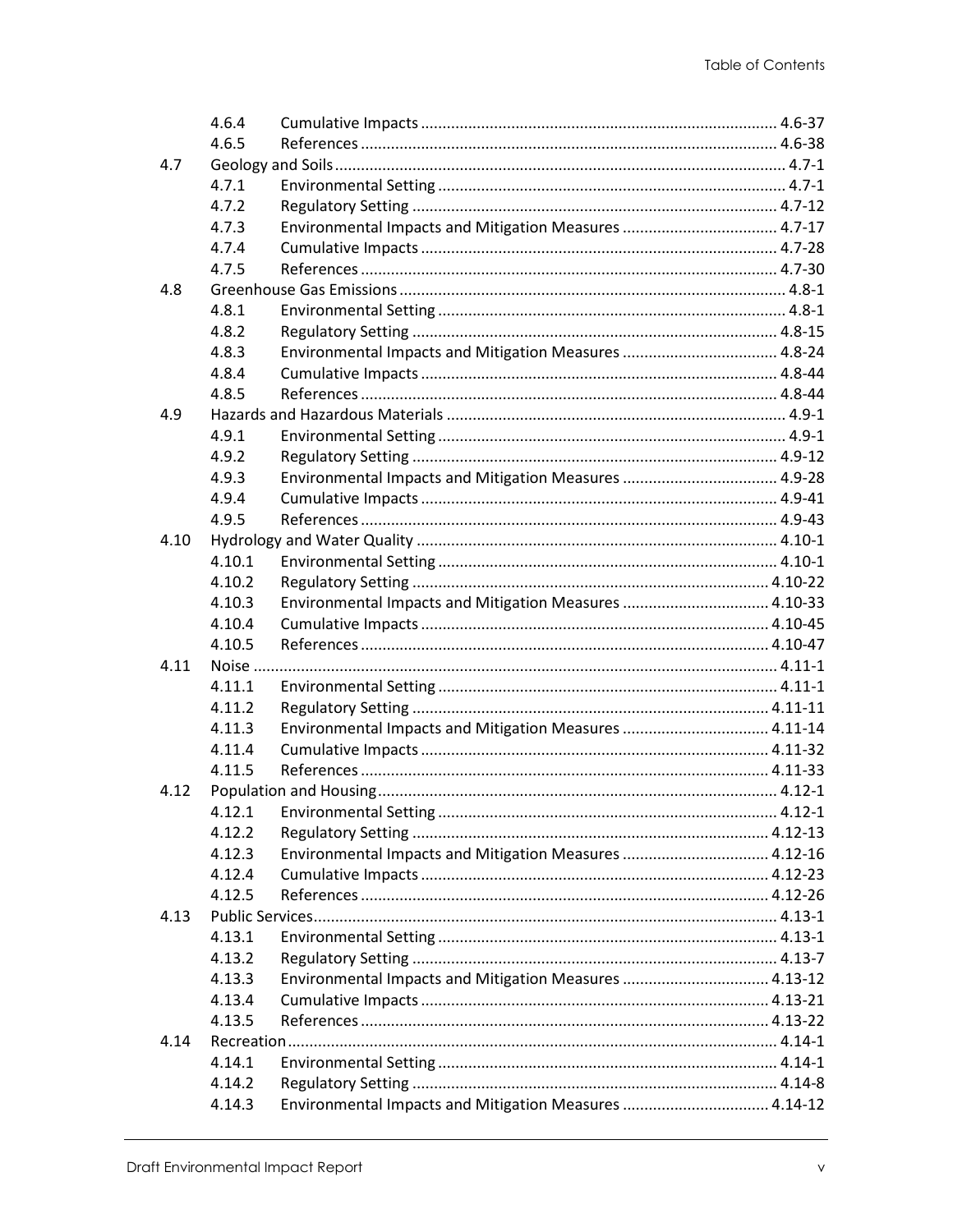|   |      | 4.14.4         |                                                        |  |
|---|------|----------------|--------------------------------------------------------|--|
|   |      | 4.14.5         |                                                        |  |
|   | 4.15 |                |                                                        |  |
|   |      | 4.15.1         |                                                        |  |
|   |      | 4.15.2         |                                                        |  |
|   |      | 4.15.3         | Environmental Impacts and Mitigation Measures  4.15-21 |  |
|   |      | 4.15.4         |                                                        |  |
|   |      | 4.15.5         |                                                        |  |
|   | 4.16 |                |                                                        |  |
|   |      | 4.16.1         |                                                        |  |
|   |      | 4.16.2         |                                                        |  |
|   |      | 4.16.3         | Environmental Impacts and Mitigation Measures  4.16-7  |  |
|   |      | 4.16.4         |                                                        |  |
|   |      | 4.16.5         |                                                        |  |
|   | 4.17 |                |                                                        |  |
|   |      | 4.17.1         |                                                        |  |
|   |      | 4.17.2         |                                                        |  |
|   |      | 4.17.3         | Environmental Impacts and Mitigation Measures  4.17-23 |  |
|   |      | 4.17.4         |                                                        |  |
|   |      | 4.17.5         |                                                        |  |
|   | 4.18 |                |                                                        |  |
|   |      | 4.18.1         |                                                        |  |
|   |      | 4.18.2         |                                                        |  |
|   |      | 4.18.3         | Environmental Impacts and Mitigation Measures  4.18-16 |  |
|   |      | 4.18.4         |                                                        |  |
|   |      | 4.18.5         |                                                        |  |
| 5 |      |                |                                                        |  |
|   | 5.1  |                |                                                        |  |
|   | 5.2  |                |                                                        |  |
|   | 5.3  |                |                                                        |  |
|   |      | 5.3.1          |                                                        |  |
|   |      | 5.3.2          |                                                        |  |
|   |      | 5.3.3          |                                                        |  |
|   | 5.4  |                |                                                        |  |
|   |      |                |                                                        |  |
| 6 | 6.1  |                |                                                        |  |
|   | 6.2  |                |                                                        |  |
|   | 6.3  |                |                                                        |  |
|   | 6.4  |                |                                                        |  |
|   | 6.5  |                |                                                        |  |
|   |      | 6.5.1          |                                                        |  |
|   |      |                |                                                        |  |
|   |      | 6.5.2<br>6.5.3 |                                                        |  |
|   |      | 6.5.4          |                                                        |  |
|   | 6.6  |                |                                                        |  |
|   | 6.7  |                |                                                        |  |
|   |      |                |                                                        |  |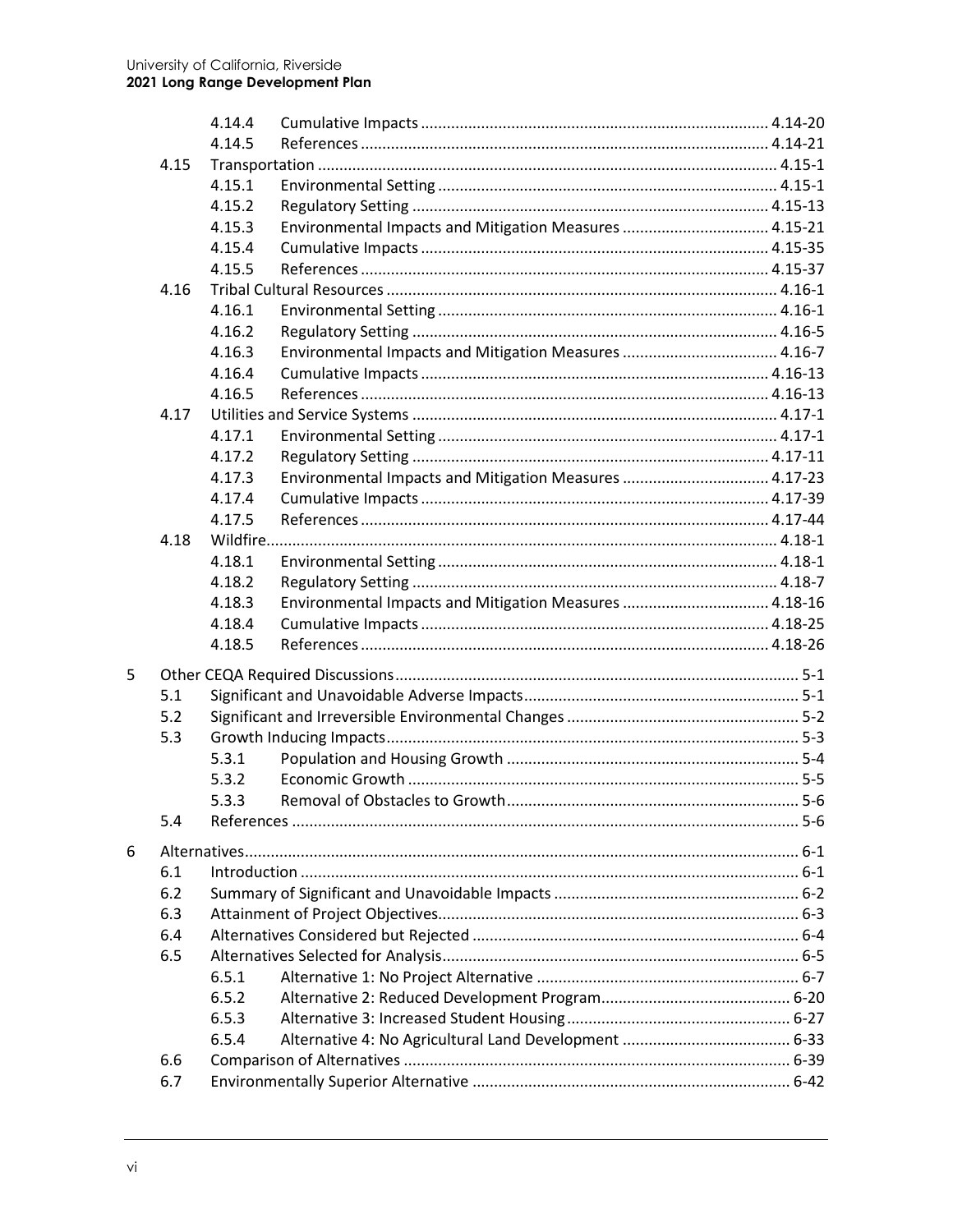| 7 |               |  |
|---|---------------|--|
|   | 7.1           |  |
|   |               |  |
|   |               |  |
|   |               |  |
|   |               |  |
|   |               |  |
|   |               |  |
|   |               |  |
|   |               |  |
|   |               |  |
|   |               |  |
|   |               |  |
|   |               |  |
|   |               |  |
|   |               |  |
|   |               |  |
|   |               |  |
|   |               |  |
|   |               |  |
|   |               |  |
|   |               |  |
|   |               |  |
|   |               |  |
|   |               |  |
|   | 7.2           |  |
|   |               |  |
|   |               |  |
|   |               |  |
|   | <b>Tables</b> |  |

| Table ES-1  |                                                                        |  |
|-------------|------------------------------------------------------------------------|--|
| Table ES-2  | Summary of Environmental Impacts, Mitigation Measures, and Residual    |  |
| Table 2-1   | Baseline (2018/2019) and 2021 LRDP (2035/2036) Campus Population 2-3   |  |
| Table 2-2   |                                                                        |  |
| Table 23    |                                                                        |  |
| Table 2-4   |                                                                        |  |
| Table 2-5   |                                                                        |  |
| Table 2-6   | Anticipated Permits and Approvals for 2021 LRDP and Subsequent         |  |
| Table 4-1   |                                                                        |  |
| Table 4-2   | SCAG Projections for the City of Riverside, Moreno Valley, and the San |  |
| Table 4.1-1 |                                                                        |  |
| Table 4.2-1 |                                                                        |  |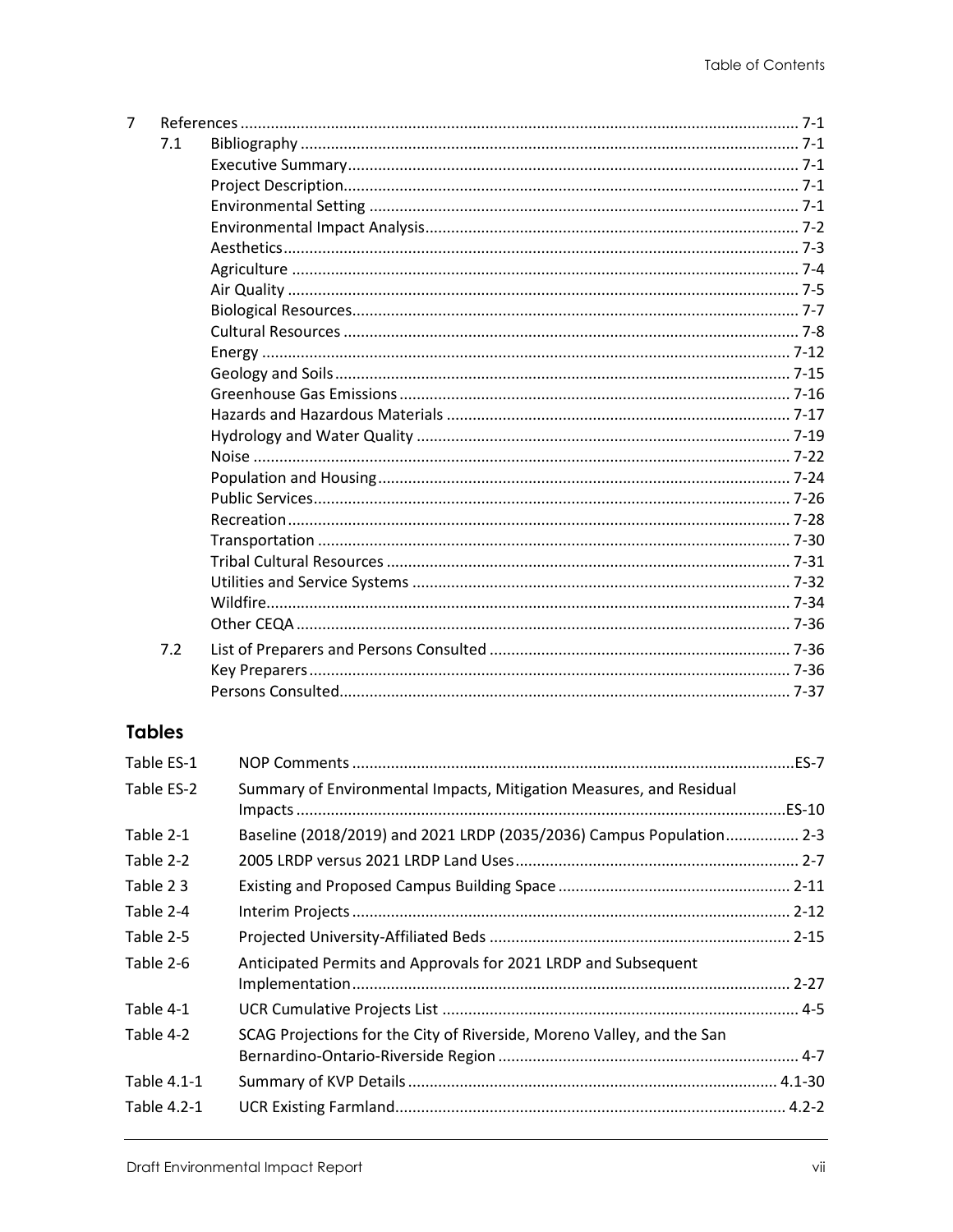| Table 4.3-1  |                                                                                   |
|--------------|-----------------------------------------------------------------------------------|
| Table 4.3-2  | Ambient Air Quality at the Riverside-Rubidoux Monitoring Station 4.3-6            |
| Table 4.3-3  | Proposed 2021 LRDP Facility Types per CalEEMod User Guide  4.3-20                 |
| Table 4.3-4  |                                                                                   |
| Table 4.3-5  |                                                                                   |
| Table 4.3-6  |                                                                                   |
| Table 4.3-7  |                                                                                   |
| Table 4.3-8  |                                                                                   |
| Table 4.3-9  |                                                                                   |
| Table 4.3-10 |                                                                                   |
| Table 4.4-1  |                                                                                   |
| Table 4.5-1  | Evaluation Results, UCR Facilities Constructed through 1975  4.5-30               |
| Table 4.6-1  |                                                                                   |
| Table 4.6-2  |                                                                                   |
| Table 4.6-3  |                                                                                   |
| Table 4.6-4  |                                                                                   |
| Table 4.6-5  |                                                                                   |
| Table 4.6-6  |                                                                                   |
| Table 4.6-7  | Riverside County 2018 Gasoline and Diesel Consumption  4.6-8                      |
| Table 4.6-8  |                                                                                   |
| Table 4.6-9  | Proposed 2021 LRDP Operational Mobile Energy Consumption  4.6-30                  |
| Table 4.6-10 | Proposed 2021 LRDP Operational Stationary Energy Consumption  4.6-32              |
| Table 4.6-11 | Proposed 2021 LRDP Mitigated Operational Stationary Energy Consumption  4.6-34    |
| Table 4.7-1  |                                                                                   |
| Table 4.8-1  |                                                                                   |
| Table 4.8-2  |                                                                                   |
| Table 4.8-3  |                                                                                   |
| Table 4.8-4  | Comparison of Proposed 2021 LRDP Projected GHG Emissions Without                  |
| Table 4.8-5  | Scopes 1, 2, and 3 GHG Emissions On-campus Reduction Measures                     |
| Table 4.10-1 |                                                                                   |
| Table 4.10-2 | Santa Ana River Surface Water Pollutants and Contamination Categories  4.10-19    |
| Table 4.10-3 | RPU System Groundwater Contamination Levels (Regulated Chemicals)  4.10-21        |
| Table 4.11-1 | UCR Parking Structure 1 Noise Monitoring Results (Location A)  4.11-5             |
| Table 4.11-2 | UCR Glen Mor 2 Student Apartments Project Noise Monitoring Results                |
| Table 4.11-3 | CARB Southern California Consolidation Project Noise Monitoring Results           |
| Table 4.11-4 | UCR North District Development Plan Noise Monitoring Results (Location D)  4.11-6 |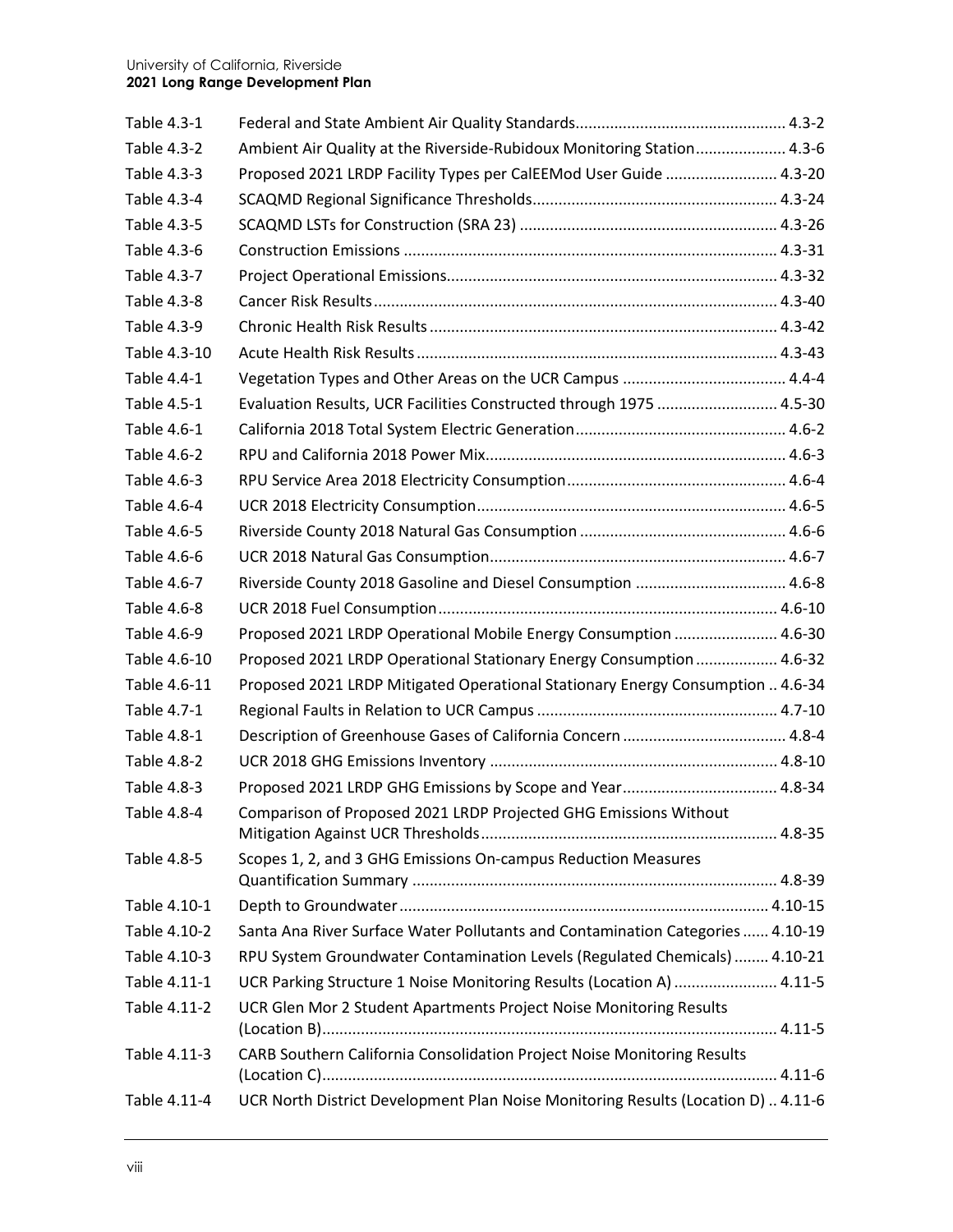| Table 4.11 5  |                                                                                 |  |
|---------------|---------------------------------------------------------------------------------|--|
| Table 4.11-6  |                                                                                 |  |
| Table 4.117   | AASHTO Maximum Vibration Levels for Preventing Damage  4.11-13                  |  |
| Table 4.11-8  |                                                                                 |  |
| Table 4.11-9  | Vibration Levels Measured during Construction Activities  4.11-17               |  |
| Table 4.11-10 |                                                                                 |  |
| Table 4.11-11 | Noise Levels Generated by Truck Activity at Delivery Areas 4.11-20              |  |
| Table 4.11-12 |                                                                                 |  |
| Table 4.11 13 | Screening Distances for Vibration-Sensitive Receiver Type and Source  4.11-30   |  |
| Table 4.12-1  | Population Projections for Residents Age 18-25 in California 4.12-1             |  |
| Table 4.12-2  |                                                                                 |  |
| Table 4.12-3  |                                                                                 |  |
| Table 4.12-4  |                                                                                 |  |
| Table 4.12-5  |                                                                                 |  |
| Table 4.12-6  |                                                                                 |  |
| Table 4.12-7  |                                                                                 |  |
| Table 4.12-8  | Baseline (2018/2019) and Interim/Future UCR Student Housing Facilities  4.12-10 |  |
| Table 4.12-9  | Baseline UCR Campus Population Residence Distribution 4.12-11                   |  |
| Table 4.12-10 |                                                                                 |  |
| Table 4.12-11 |                                                                                 |  |
| Table 4.13-1  |                                                                                 |  |
| Table 4.13-2  |                                                                                 |  |
| Table 4.13-3  | City of Riverside Public School Student Enrollment 2014-2018 4.13-5             |  |
| Table 4.13-4  |                                                                                 |  |
| Table 4.13-5  |                                                                                 |  |
| Table 4.13-6  | Estimate of School-Age Children of Campus Population (2018/2019)  4.13-14       |  |
| Table 4.13-7  | Estimate of School-Age Children of Campus Population (2035/2036)  4.13-19       |  |
| Table 4.13-8  |                                                                                 |  |
| Table 4.15-1  | Campus Baseline (2018) VMT Compared to Regional VMT Baseline (2018)  4.15-4     |  |
| Table 4.15-2  |                                                                                 |  |
| Table 4.15-3  |                                                                                 |  |
| Table 4.15-4  |                                                                                 |  |
| Table 4.15-5  |                                                                                 |  |
| Table 4.17-1  | Current and Projected Cumulative RPU Water Supplies 4.17-2                      |  |
| Table 4.17-2  |                                                                                 |  |
| Table 4.17-3  |                                                                                 |  |
| Table 4.17-4  | RPU's 2015 UWMP's Projected Cumulative Demands for Potable and Raw              |  |
| Table 4.17-5  |                                                                                 |  |
|               |                                                                                 |  |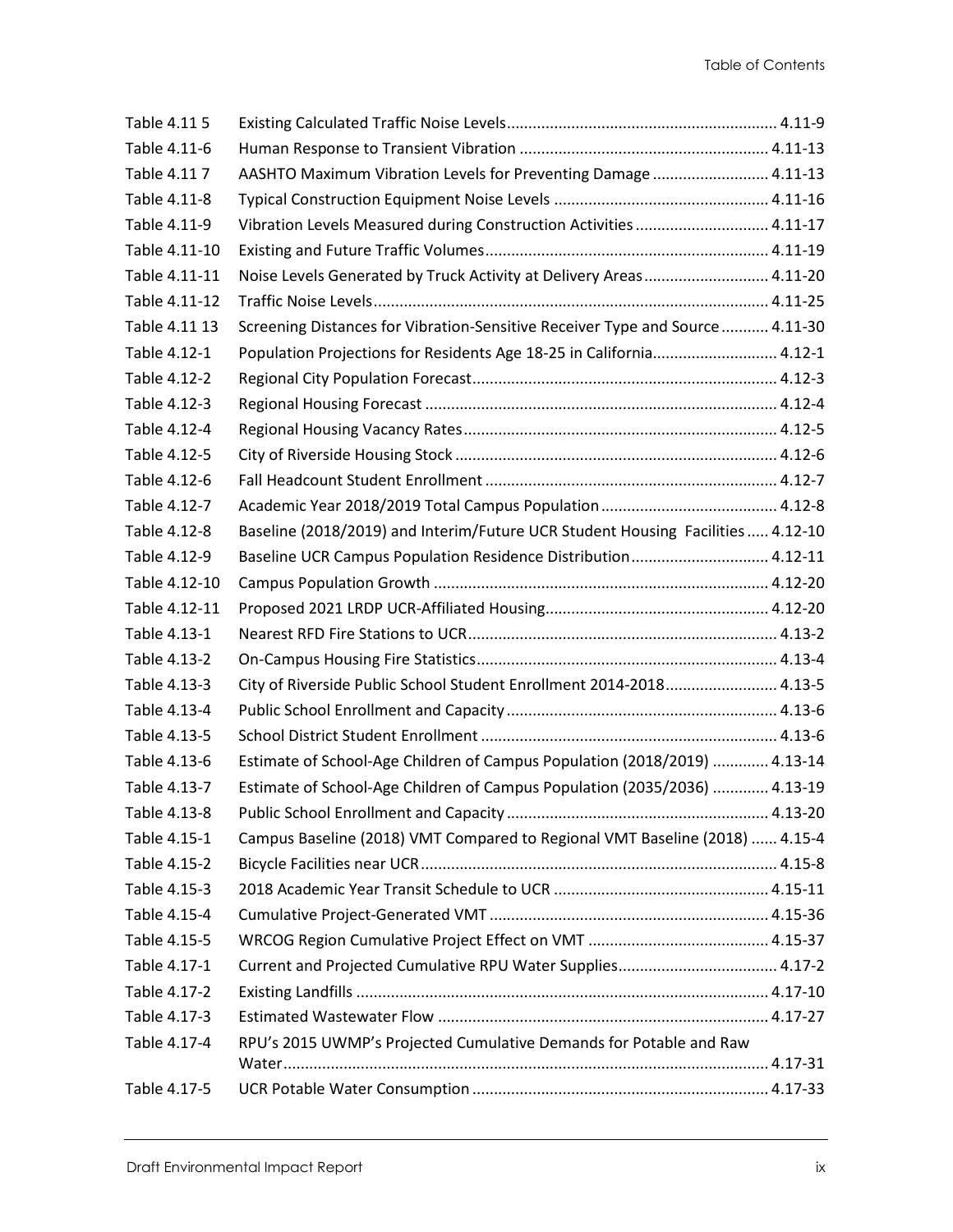|           | Table 4.17-6 RPU's 2015 UWMP Water Supply in Single and Multiple Dry Years  4.17-35 |
|-----------|-------------------------------------------------------------------------------------|
| Table 6-1 |                                                                                     |

### **Figures**

| Figure 2-1    |                                                                                                                                                                                                                        |  |
|---------------|------------------------------------------------------------------------------------------------------------------------------------------------------------------------------------------------------------------------|--|
| Figure 2-2    |                                                                                                                                                                                                                        |  |
| Figure 2-3    |                                                                                                                                                                                                                        |  |
| Figure 3-1    |                                                                                                                                                                                                                        |  |
| Figure 3-2    |                                                                                                                                                                                                                        |  |
| Figure 3-3    |                                                                                                                                                                                                                        |  |
| Figure 3-4    |                                                                                                                                                                                                                        |  |
| Figure 4.1-1  |                                                                                                                                                                                                                        |  |
| Figure 4.1-2  | Northwesterly View of Citrus Orchards on West Campus with San Gabriel                                                                                                                                                  |  |
| Figure 4.1-3  | View East from University Avenue, with University Village on Northeast<br>Corner, I-215/SR 60 Visible in Middle Ground, and Box Springs Mountains                                                                      |  |
| Figure 4.1-4  | View of Landscaped Buffer between Parking Structure 1 and Valencia Hill<br>Drive, North of Big Springs Road, Campus on Left, Residential Neighborhood                                                                  |  |
| Figure 4.1-5  | Southerly View Toward Campus from Valencia Hill Drive with Multi-family<br>Residential Units on Left and Landscaped Setback by Glen Mor Student<br>Residences on the Right, Mountains Visible in the Background  4.1-9 |  |
| Figure 4.1-6  | Southeast Edge of East Campus, Showing Gentle Slopes that Characterize<br>the Campus with Contrast between Urban Landscape and Brown Hill Slopes 4.1-9                                                                 |  |
| Figure 4.1-7  | Southeasterly View of Box Springs Reserve from Canyon Crest Drive and                                                                                                                                                  |  |
| Figure 4.1-8  |                                                                                                                                                                                                                        |  |
| Figure 4.1-9  |                                                                                                                                                                                                                        |  |
| Figure 4.1-10 |                                                                                                                                                                                                                        |  |
| Figure 4.1-11 | Westerly View of Corporation Yard and Triangular Landscaped Area from                                                                                                                                                  |  |
| Figure 4.1-12 | Hinderaker Hall on the Western Part of East Campus, Looking Northeast 4.1-14                                                                                                                                           |  |
| Figure 4.1-13 |                                                                                                                                                                                                                        |  |
| Figure 4.1-14 |                                                                                                                                                                                                                        |  |
| Figure 4.1-15 | Renovated Original Structure of The Barn, Looking Southwest 4.1-15                                                                                                                                                     |  |
| Figure 4.1-16 | Addition to The Barn - Event Center and Restaurant, Looking East 4.1-16                                                                                                                                                |  |
| Figure 4.1-17 | UCR Bell Tower Looking North with Rivera Library Arches to the Right  4.1-17                                                                                                                                           |  |
| Figure 4.1-18 |                                                                                                                                                                                                                        |  |
| Figure 4.1-19 |                                                                                                                                                                                                                        |  |
| Figure 4.1-20 | Olmstead Hall and University Theatre Looking Southwest 4.1-18                                                                                                                                                          |  |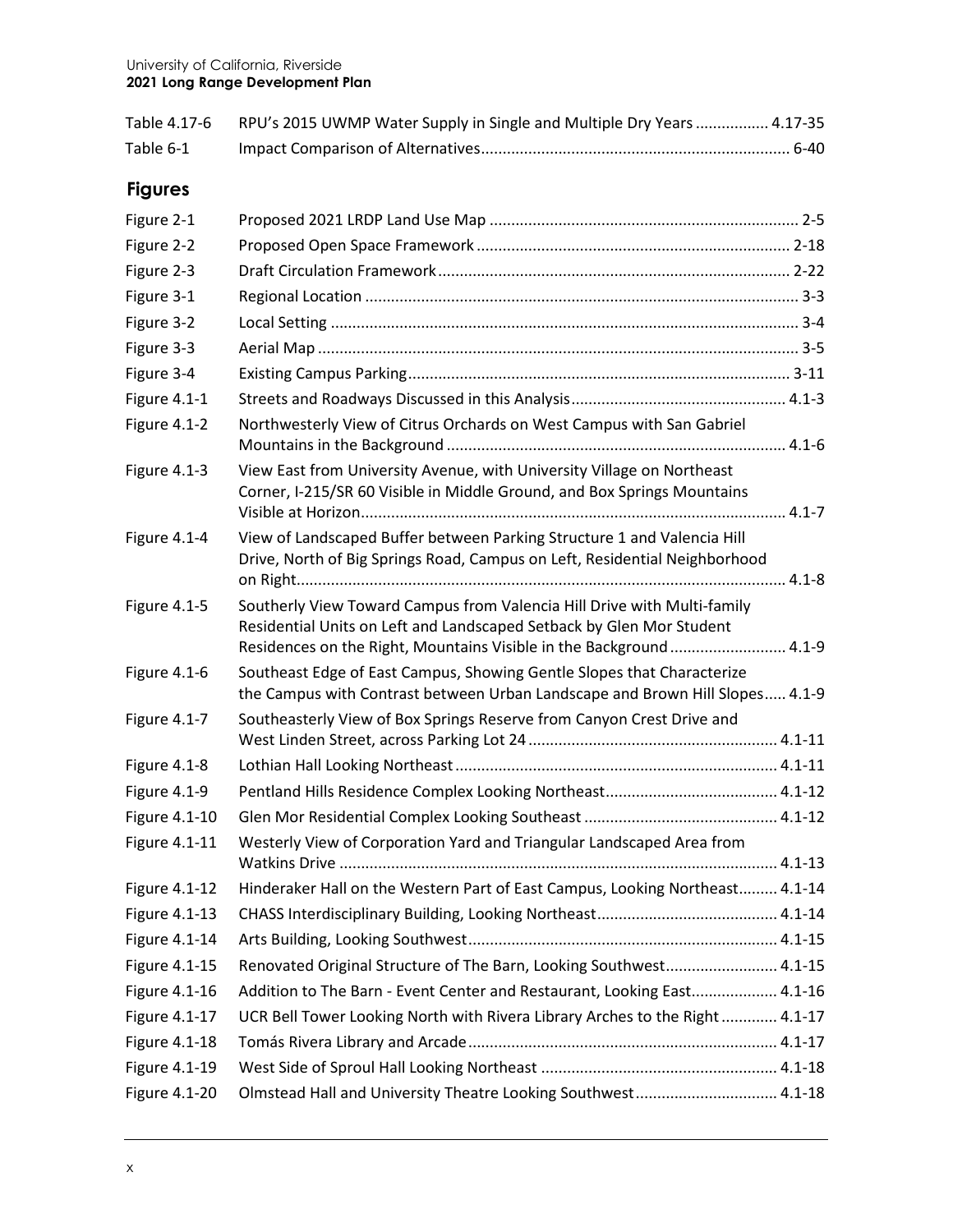| Figure 4.1-21        |                                                                                                                                                           |
|----------------------|-----------------------------------------------------------------------------------------------------------------------------------------------------------|
| <b>Figure 4.1-22</b> |                                                                                                                                                           |
| <b>Figure 4.1-23</b> |                                                                                                                                                           |
| <b>Figure 4.1-24</b> | HUB Courtyard Looking North, Box Springs Mountains Visible in Background  4.1-20                                                                          |
| Figure 4.1-25        | Physics Building and Winston Chung Hall Looking Northeast 4.1-22                                                                                          |
| Figure 4.1-26        | Material Science and Engineering Building Looking Northeast  4.1-22                                                                                       |
| Figure 4.1-27        |                                                                                                                                                           |
| Figure 4.1-28        |                                                                                                                                                           |
| Figure 4.1-29        | Salinity Laboratory Viewed from Parking Lot 13 Looking Southeast  4.1-24                                                                                  |
| Figure 4.1-30        |                                                                                                                                                           |
| Figure 4.1-31        | Box Springs Mountains Viewed from Mount Vernon Drive, Looking                                                                                             |
| Figure 4.1-32        |                                                                                                                                                           |
| Figure 4.1-33        |                                                                                                                                                           |
| Figure 4.1-34        | KVP 1: Corner of Chicago Avenue and Martin Luther King Boulevard Looking                                                                                  |
| Figure 4.1-35        | KVP 2: Corner of Chicago Avenue and Martin Luther King Boulevard Looking<br>Northeast Across Agricultural Fields of West Campus with CARB Facility in the |
| Figure 4.1-36        | KVP 3: View East on Blaine Street with Stonehaven Apartments to the Left                                                                                  |
| Figure 4.1-37        | KVP 4: West Linden Street East of Rustin Avenue Looking East 4.1-33                                                                                       |
| Figure 4.1-38        | KVP 5: View from Canyon Crest Drive North of West Linden Street Looking                                                                                   |
| Figure 4.1-39        | KVP 6: Canyon Crest Drive at West Linden Street Looking Southwest  4.1-34                                                                                 |
| Figure 4.1-40        | KVP 7: View South from West Linden Street toward Ropes Course by the                                                                                      |
| Figure 4.1-41        | KVP 8: Canyon Crest Drive Looking Southwest with Bannockburn Village on                                                                                   |
| Figure 4.1-42        | KVP 9: View Northeast on Canyon Crest Drive toward Amy S. Harrison                                                                                        |
| Figure 4.1-43        | KVP 10: Watkins Drive Looking Southwest toward Campus  4.1-37                                                                                             |
| Figure 4.1-44        | KVP 11: Watkins Drive Looking Southwest toward Campus  4.1-38                                                                                             |
| Figure 4.2-1         |                                                                                                                                                           |
| Figure 4.3-1         |                                                                                                                                                           |
| Figure 4.3-2         | New/Relocated TAC Emissions Sources - Future Scenario 4.3-23                                                                                              |
| Figure 4.4-1         |                                                                                                                                                           |
| Figure 4.4-2         |                                                                                                                                                           |
| Figure 4.4-3         |                                                                                                                                                           |
| Figure 4.4-4         |                                                                                                                                                           |
| Figure 4.5-1         |                                                                                                                                                           |
|                      |                                                                                                                                                           |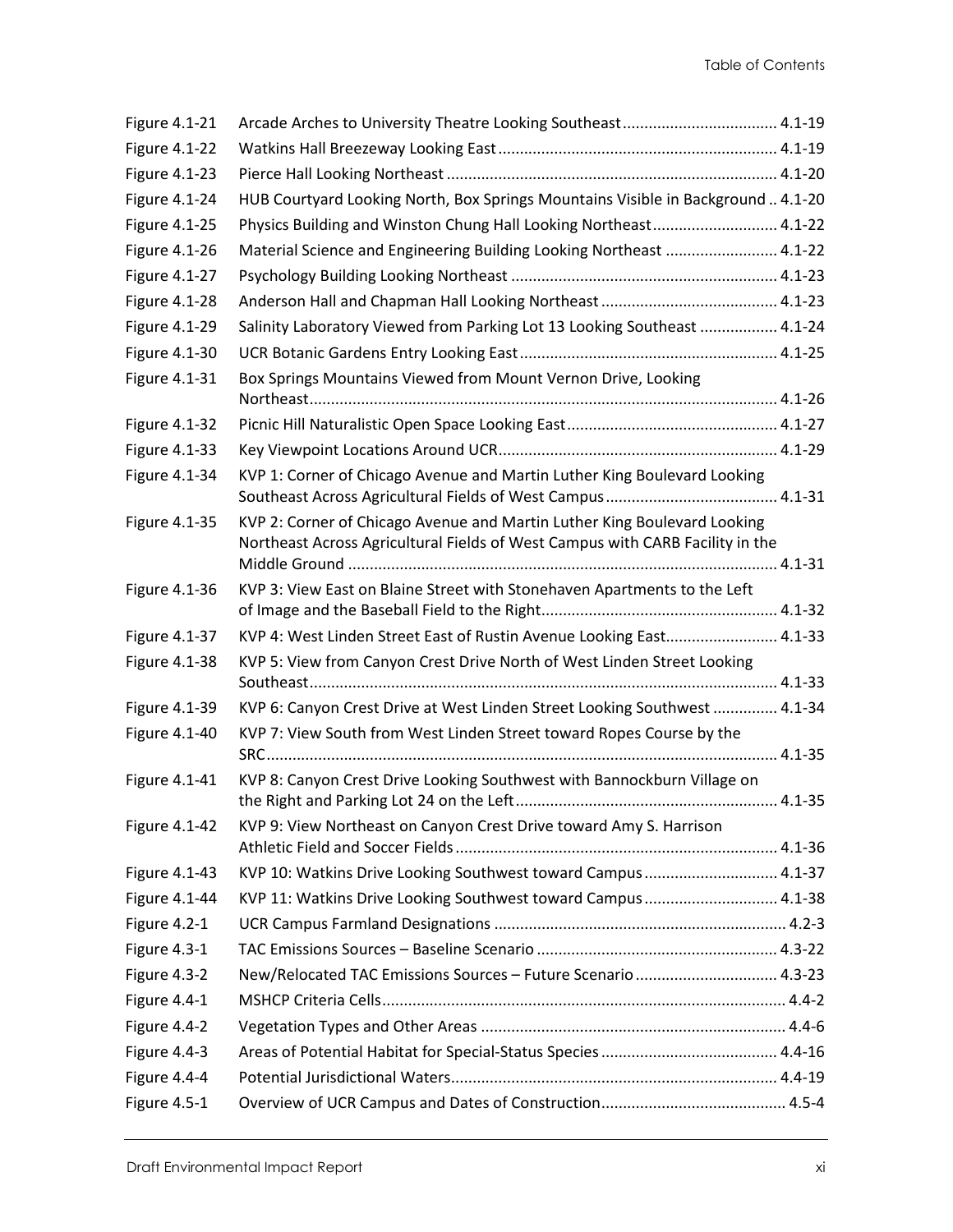| Figure 4.5-2         | Citrus fields (left), ca. 1890, and Gage Canal, (right) circa 1900  4.5-5                                                                                                                                                           |
|----------------------|-------------------------------------------------------------------------------------------------------------------------------------------------------------------------------------------------------------------------------------|
| Figure 4.5-3         | Horticulture Bldg. (Anderson Hall 1) and West Campus orchards, circa 1920 4.5-8                                                                                                                                                     |
| Figure 4.5-4         | Dr. Stanley E. Flanders, UCR Citrus Experiment Station, 1953 4.5-10                                                                                                                                                                 |
| Figure 4.5-5         | Chancellor Rivera celebrating the Citrus Experiment Station's 75 <sup>th</sup><br>anniversary, 1982, with Bob Soost (left) and James Cameron (right);<br>Tracy Kahn, Citrus Variety Collection curator, with a Valentine pummelo, a |
| Figure 4.5-6         |                                                                                                                                                                                                                                     |
| Figure 4.5-7         | Riverside Daily Press supplement, February 1954, celebrating the inaugural                                                                                                                                                          |
| Figure 4.5-8         | Mario Savio gives speech in front of the Commons Building at UCR, 1969 4.5-14                                                                                                                                                       |
| Figure 4.5-9         |                                                                                                                                                                                                                                     |
| <b>Figure 4.5-10</b> | Students hold "Liberated Territory" sign at Riverside County Court House,                                                                                                                                                           |
| Figure 4.5-11        | Students before the City Council and holding signs on UCR campus, 1970 4.5-17                                                                                                                                                       |
| <b>Figure 4.5-12</b> | UCR Professors Maurice Jackson (left, 1925-1987) and Carlton Rowland Bovell                                                                                                                                                         |
| Figure 4.5-13        | Black Student Union Central Committee Members, 1969 4.5-21                                                                                                                                                                          |
| Figure 4.5-14        | Black Student Union President Charles Jenkins addresses group, N.D 4.5-22                                                                                                                                                           |
| <b>Figure 4.5-15</b> |                                                                                                                                                                                                                                     |
| Figure 4.5-16        | Alberto Chavez, UCR Chicano Student Programs director, circa 1975 (left);                                                                                                                                                           |
| Figure 4.5-17        | Cesar Chavez at UCR'S Carillon Mall, October 1972, in MEChA-sponsored                                                                                                                                                               |
| <b>Figure 4.5-18</b> | Tomás and Concepción Rivera, ca. 1980 (left); Rivera (second from right),<br>speaking to President Ronald Reagan, Committee on Higher Education, 1983                                                                               |
| Figure 4.5-19        | In 1985, UCR renamed the main library to Rivera Library, in honor of<br>Chancellor Rivera, the university's first Mexican-American chancellor 4.5-27                                                                                |
|                      |                                                                                                                                                                                                                                     |
| <b>Figure 4.5-21</b> |                                                                                                                                                                                                                                     |
| Figure 4.7-1         | Geologic Units Underlying UCR Campus and Adjacent Areas  4.7-4                                                                                                                                                                      |
| Figure 4.7-2         |                                                                                                                                                                                                                                     |
| Figure 4.7-3         |                                                                                                                                                                                                                                     |
| Figure 4.8-1         |                                                                                                                                                                                                                                     |
| Figure 4.8-2         |                                                                                                                                                                                                                                     |
| Figure 4.8-3         | 2018 California GHG Emissions by Scoping Plan Sectors and Sub-Sectors  4.8-9                                                                                                                                                        |
| Figure 4.8-4         |                                                                                                                                                                                                                                     |
| Figure 4.8-5         |                                                                                                                                                                                                                                     |
| Figure 4.10-1        | Santa Ana River Watershed Boundary and Santa Ana River Reaches 4.10-2                                                                                                                                                               |
| Figure 4.10-2        | Water Resources and Drainages On and Proximate to UCR Campus  4.10-5                                                                                                                                                                |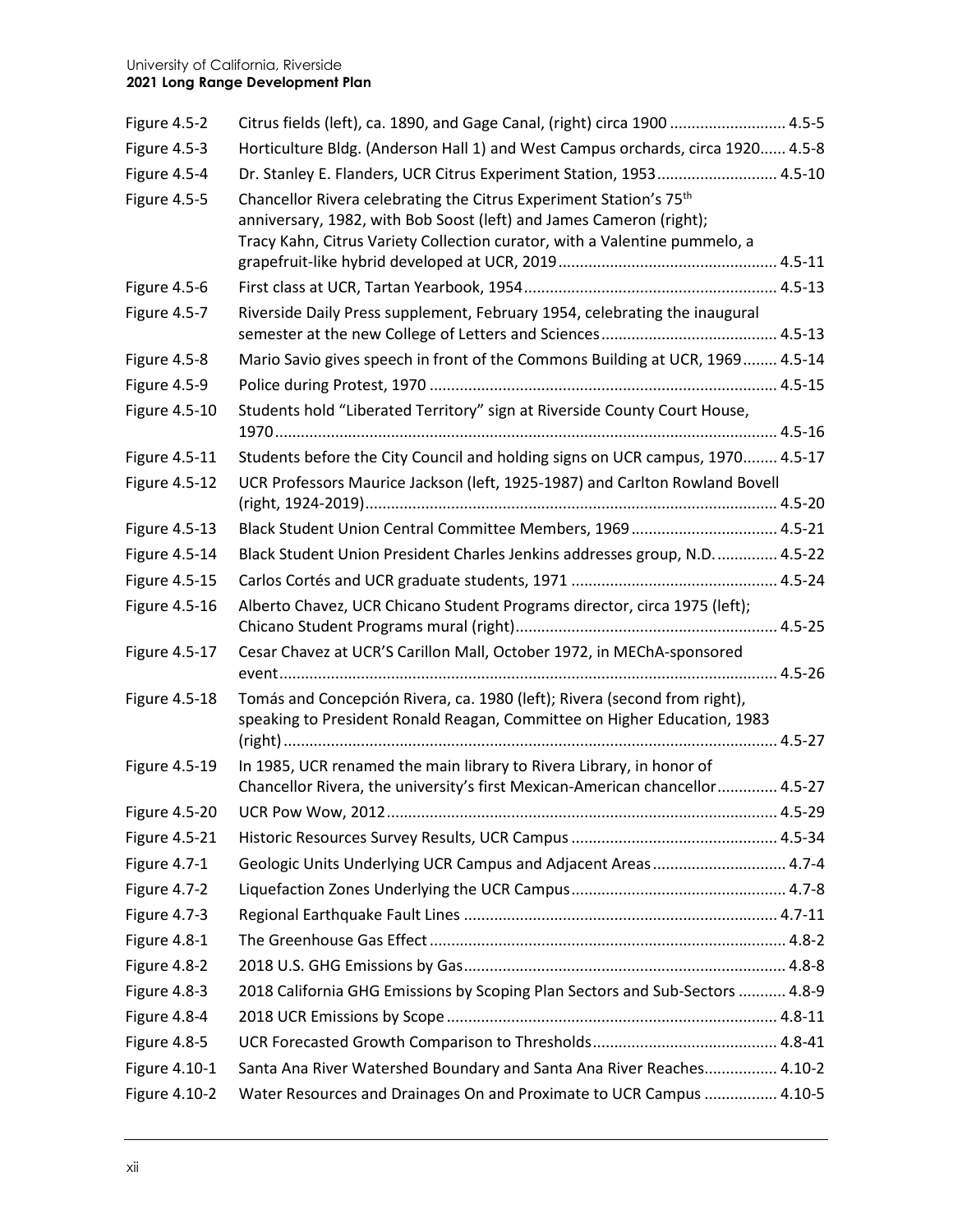| Figure 4.10-3 |                                                                |  |
|---------------|----------------------------------------------------------------|--|
| Figure 4.10-4 |                                                                |  |
| Figure 4.10-5 |                                                                |  |
| Figure 4.10-6 | RCFCWCD Stormwater Drainage Facilities On and Proximate to UCR |  |
|               |                                                                |  |
| Figure 4.10-7 | Flood Hazard Zones On and Proximate to UCR Campus  4.10-11     |  |
| Figure 4.10-8 |                                                                |  |
| Figure 4.11-1 |                                                                |  |
| Figure 4.12-1 |                                                                |  |
| Figure 4.12-2 |                                                                |  |
| Figure 4.14-1 |                                                                |  |
| Figure 4.15-1 |                                                                |  |
| Figure 4.15-2 |                                                                |  |
| Figure 4.15-3 |                                                                |  |
| Figure 4.15-4 |                                                                |  |
| Figure 4.15-5 |                                                                |  |
| Figure 4.17-1 |                                                                |  |
| Figure 4.17-2 |                                                                |  |
| Figure 4.18-1 |                                                                |  |

### **Appendices**

| Appendix A | Notice of Preparation, Initial Study, and Scoping Comments |
|------------|------------------------------------------------------------|
| Appendix B | <b>LRDP Program Model</b>                                  |
| Appendix C | Air Quality Supporting Information                         |
| Appendix D | <b>Biological Resources Constraints Report</b>             |
| Appendix E | <b>Cultural Resources Supporting Information</b>           |
| Appendix F | <b>Energy Supporting Information</b>                       |
| Appendix G | <b>GHG Emissions Supporting Information</b>                |
| Appendix H | Hazardous Chemical Inventory Site Maps                     |
| Appendix I | Noise Supporting Information                               |
| Appendix J | <b>Transportation Impact Analysis</b>                      |
| Appendix K | Tribal Cultural Resources AB 52 Correspondence             |